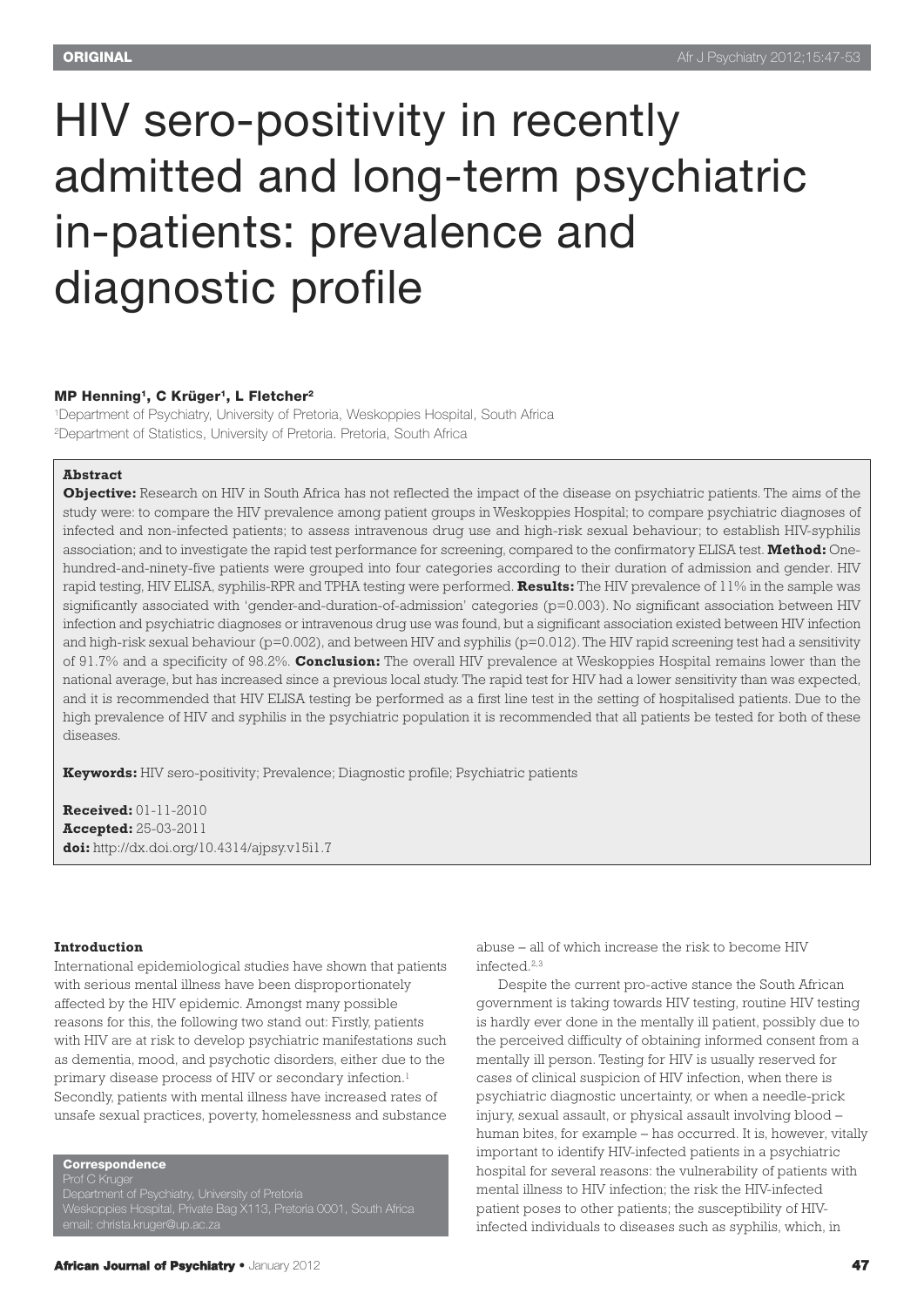turn, may present with mental illness; and because patients who present with mood-, psychotic- and cognitive disorders due to HIV infection can now be treated with anti-retroviral therapy.

South Africa has a generalised, hyperendemic HIV epidemic with prevalence exceeding 18%. <sup>4</sup> HIV prevalence data in the South African psychiatric population is scarce, mostly due to the lack of routine HIV testing in this population. In 2000 an HIV prevalence study was carried out at Weskoppies Hospital on 200 new admissions, and only 9% were found to be HIV positive as determined by enzymelinked immunosorbent assay (ELISA). The majority of infected patients were male (78%), and most had a history of psychotic episodes and substance abuse, and had low levels of education. <sup>5</sup> A similar study was performed in 2000 at the University of KwaZulu-Natal, where 206 admissions to an acute psychiatric ward were tested anonymously for HIV. The sero-prevalence rate of HIV was 29.1% in the sample (as determined by ELISA and Western blot tests), and the seroprevalence of HIV among women tested was 40%. 6

Considering the psychiatric diagnostic profile of patients infected with HIV, a Medicaid study reported that individuals with schizophrenia had 1.5 times the prevalence of HIV than those without a mental disorder while those with chronic depression or bipolar disorder had 3.8 times the prevalence of HIV. <sup>7</sup> The reason for this may be that persons with schizophrenia are significantly less likely to be sexually active compared to those with other major psychiatric disorders, although a recent study reported that the majority of sexually active patients with schizophrenia had multiple partners. 3 Among patients with mood disorders, individuals with bipolar disorder are more likely to report increased sexual activity during emotional crises. <sup>3</sup> Despite these reports a clear association between specific primary psychiatric diagnoses and HIV infection has not been found, and further research is necessary.

Several studies have demonstrated an association between syphilis and HIV. 8,9,10 Individuals with syphilis are said to be at increased risk of acquiring HIV, and syphilis infection is an important co-factor in facilitating HIV transmission. <sup>11</sup> Co-infection with syphilis and HIV is considered to be common because of the shared risk factors related to sexual behaviour, as well as the pathological changes caused by syphilis and HIV respectively. Syphilisinduced genital tract inflammation and/or ulcerations may disrupt innate barriers to HIV and lead to more effective transfer of the virus and, by altering normal immune responses, HIV may in turn affect the presentation, diagnoses, and natural course of syphilitic disease. <sup>12</sup> There is also evidence that HIV infection may lead to more rapid progression to neurosyphilis. <sup>13</sup> It is therefore important to exclude HIV and syphilis in a patient presenting with neuropsychiatric disease and it is recommended that all patients diagnosed with syphilis be tested for HIV, and vice versa. 11,14,15

The National HIV Counselling and Testing Policy guidelines for diagnostic HIV testing support a sequential testing strategy, whereby HIV testing is initiated with a rapid screening test (finger prick). A non-reactive screening result is reported as negative, whereas a reactive screening test is subjected to a second, confirmatory test. <sup>4</sup> The type of

confirmatory test is not explicitly stated in these guidelines, and will depend on the setting where the diagnostic testing is taking place. The WHO HIV Testing Guidelines recommend that in settings without extensive laboratory facilities or where clients do not return for follow-up visits, algorithms using two different rapid tests are preferred so that a same-day test result may be given to the patient (although venous blood still needs to be sent for laboratory confirmatory testing). Situations where patients return at regular intervals may allow for HIV ELISA-based algorithms or algorithms combining ELISA and rapid tests. <sup>16</sup> At our institution the diagnosis of HIV is made by first doing a rapid screening test (ACON HIV 1/2/0 Tri-line HIV Rapid Test Device) (ACON Laboratories, San Diego, CA). A reactive rapid screening test is not confirmed by a second rapid screening test, but rather a venous specimen is sent for a confirmatory fourth generation ELISA test which is performed at the National Health Laboratory Services (NHLS), Department of Virology. According to the manufacturer, the rapid HIV test in use (ACON Tri-line HIV Rapid Test Device) has a high reported sensitivity (99.9%) and specificity (99.8%), but its performance under real world conditions in Weskoppies Hospital has never been examined.

The aims of this study were to determine and compare the HIV prevalence among different patient groups in Weskoppies Hospital, to determine and compare the psychiatric diagnoses of the infected and non-infected, to assess selfreported intravenous drug use and high-risk sexual behaviour, to establish the association between syphilis and HIV, and to investigate the performance of the rapid test as screening method, compared to the confirmatory ELISA test.

#### **Methods**

#### *Setting*

Weskoppies Hospital is a specialist psychiatric hospital, and serves as a referral hospital for outlying clinics and secondary hospitals in Pretoria and surrounding areas. The majority of inpatients are involuntary mental healthcare users who suffer from serious mental illness such as schizophrenia, other psychotic disorders and, less frequently, mood disorders. Both in-patient and out-patient services are offered. In addition to the acute in-patient services, there are longterm in-patients who are either undergoing extended psychiatric rehabilitation or their problems are of such a nature that previous attempts at community placement have failed. At the time of sampling, just over 400 beds were occupied by patients of interest to this study: 28% (113) male long-term patients, 39% (161) male recent admissions, 11% (46) female long-term patients and 22% (90) female recent admissions.

#### *Design*

This sero-prevalence study was conducted among 195 consenting, adult psychiatric in-patients who were stratified into four groups according to gender and whether they were long-term patients or recently admitted. The study was specifically designed to have an equal male to female ratio, as well as an equal long-term to recent ratio, to further our knowledge of HIV prevalence in mentally ill patients which at this stage is insufficient. The overall estimate of prevalence of HIV in Weskoppies Hospital may be biased because of this design; however, a simple random sample could have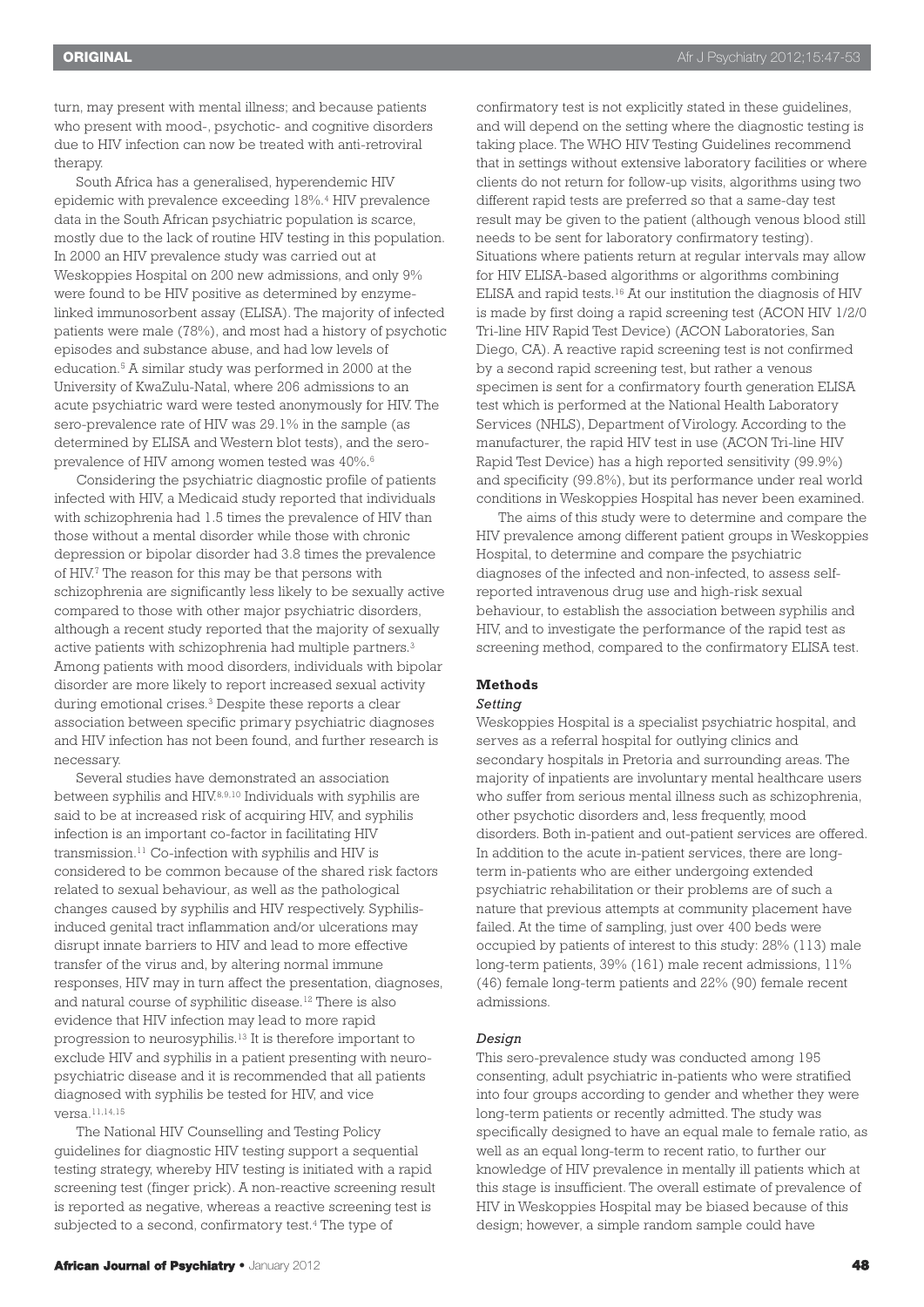inadvertently yielded too few respondents in the smaller strata to allow the statistical comparisons of interest, i.e. male vs. female, and recent vs. long-term.

A stratified cluster sample design was used. Wards were stratified according to gender and to duration of admission (long-term wards had patients who had been admitted for more than six months and recent-admission wards mostly had patients who had been admitted for less than three months). In order to have a clear distinction between the long-term and recently admitted patients, patients whose duration of admission was between three and six months were not eligible for this study. This resulted in four 'gender-andduration-of-admission' categories (recently admitted male patients, long-term male patients, recently admitted female patients, and long-term female patients). Thereafter cluster sampling was performed on randomly selected wards, based on the premise that each ward was representative of the stratum it belonged to. The group of recently admitted patients comprised 50 males and 50 females. The long-term admission group comprised 95 patients of whom 50 were male and 45 female. The smaller number of females tested was the result of a lack of long-term female patients who could give informed consent for participation in the study.

The following objectives were identified:

- To determine, firstly, the prevalence of HIV in the total sample and use this information to obtain an estimate of prevalence in Weskoppies Hospital, and secondly, to compare the prevalence rates among the gender-durationof-admission groups;
- To describe the psychiatric diagnostic profile of patients who are infected with HIV (DSM-IV-TR criteria, file diagnoses);
- To assess and compare self-reported intravenous drug use and self-perceived high-risk sexual behaviour between HIV-infected patients and non-infected patients;
- To establish the association between HIV and syphilis infection; and
- To determine the performance of the rapid HIV test as screening test compared to the fourth-generation enzymelinked immunosorbent combination assay test (ELISA).

#### *Measurements and statistical methodology*

In order to compile comprehensive patient information a data capture sheet was designed to include the following information: Patients' demographic details, age, psychiatric diagnoses, self-reported high-risk sexual behaviour (such as having multiple partners, having unprotected sexual intercourse with unknown partners, or prostitution) and intravenous drug use. The ACON HIV 1/2/0 Tri-line HIV Rapid Test Device (ACON Laboratories, Inc, San Diego, CA) was used for the on-site HIV screening test. This is a rapid immunochromatographic assay for the qualitative detection of antibodies to HIV-1, HIV-2 and Subtype O in whole blood, serum or plasma and has a reported sensitivity of 99.9% and specificity of 99.8%. <sup>17</sup> A fourth-generation HIV ELISA test, performed by the Department of Virology, University of Pretoria, National Health Laboratory Service (NHLS) was used to confirm the rapid test results. The fourth generation HIV ELISA simultaneously detects HIV p24 antigens as well as host antibodies to HIV-1 and HIV-2 and, therefore, has a greater

sensitivity than the rapid screening test.

This study formed part of a larger sero-prevalence study to determine the prevalence of syphilis, and the RPR (Rapid Plasma Reagin) and THPA (Treponema pallidum haemagglutination) tests were also performed on the same group of patients.

The sensitivity and specificity, the positive and negative predictive values, as well as the likelihood ratios for a negative and a positive test (LR-, LR+) were calculated for the HIV rapid test to determine its performance as a screening procedure. The likelihood ratio has advantages over sensitivity and specificity because it is less likely to change with the prevalence of the disease. <sup>18</sup> The likelihood ratio for a positive result (LR+) signifies how much the odds of having the disease increase when a test is positive, and a result of more than 10 is considered to 'rule in' the disease. <sup>19</sup> The likelihood ratio for a negative result (LR-) reveals how the odds of having the disease decrease when a test is negative.<sup>19</sup>

Cross-tabulations with accompanying Chi-square test statistics were constructed and reported with the odds ratio to assess the prevalence of HIV. The sample was post-hoc spliced according to psychiatric diagnosis and analysed accordingly to determine if there were differences with respect to the prevalence of HIV in these groups. The software programme used to analyse the data was the SPSS version 17.0.

#### *Ethical considerations*

Ethical concerns exist when testing for HIV, and even more so in the mentally ill population. Mentally ill patients may not comprehend information about the disease, or about issues relating to testing, treating, and protecting sexual partners from being infected. However, psychosis per se does not exclude the ability to give informed consent. 20,21 Relevant information regarding HIV testing must be given to the patient, and the ability to give informed consent must be determined on an individual basis. <sup>21</sup> In this study patients were assessed clinically for capacity to give informed consent for participation in this study. This was done by applying the standard assessment criteria for capacity. Patients who were not able to give informed consent were not included in this study. Apart from the written informed consent for participation in the study, informed consent to test for HIV was also obtained after pre-test counselling. Post-test counselling was done on an individual basis regardless of the result of the HIV test. The participants in the study were informed of their HIV status and were managed by referral to an immunology clinic in the event of a reactive HIV test. This study was approved by the Research Ethics Committee of the Faculty of Health Sciences, University of Pretoria.

#### **Results**

Table I presents the serological prevalence data for HIV rapid tests and HIV ELISA tests. For the purposes of this study a reactive HIV ELISA test was considered to be indicative of HIV infection. Of the 195 patients tested 24 (12%) were HIV infected. An estimate of 11% (95% confidence interval (0.07; 0.15)) for the prevalence of HIV in Weskoppies was obtained by calculating a weighted proportion, based on the distribution of the four strata in the population. HIV infection was the most prevalent among female long-term patients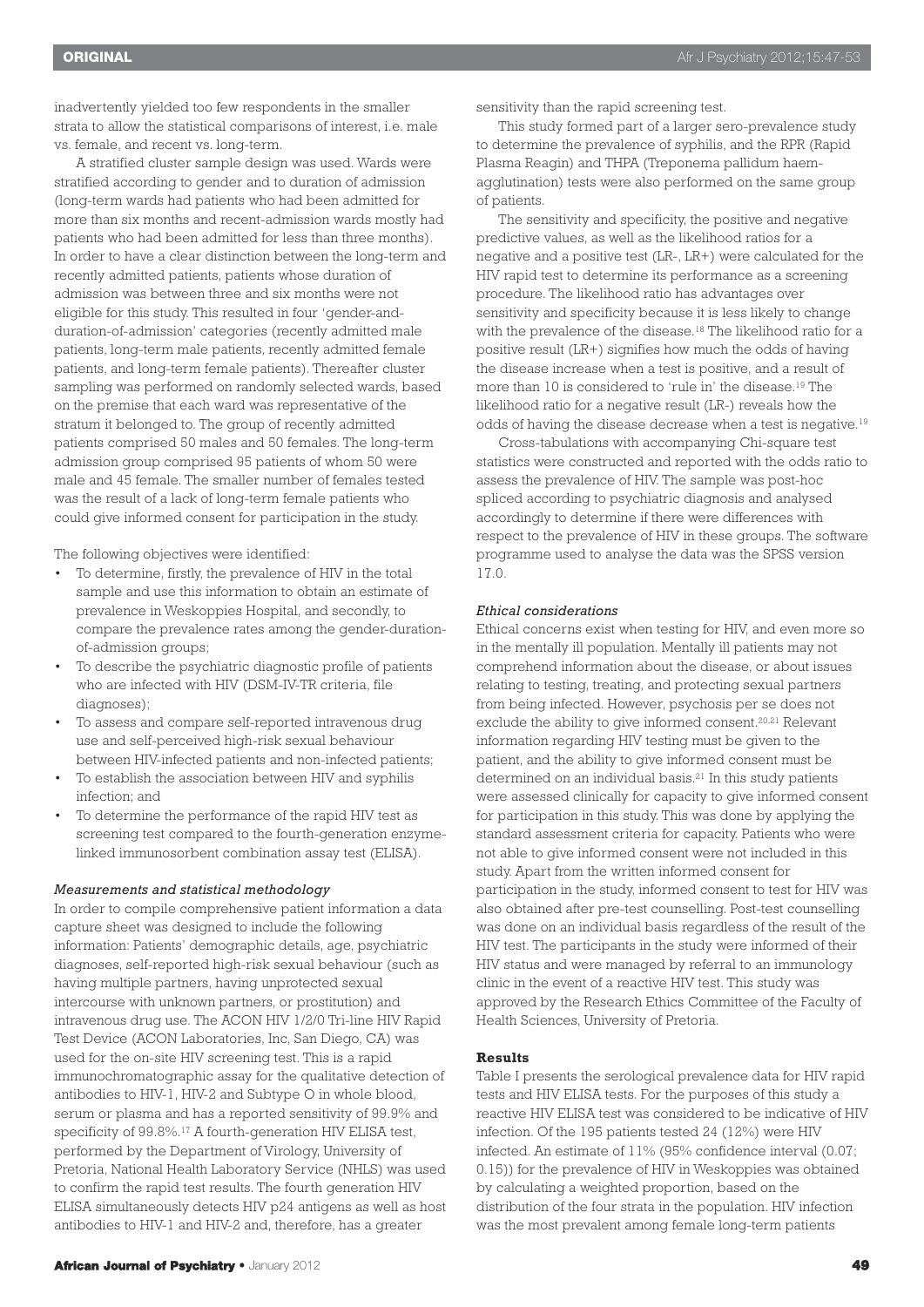(20%), and the lowest in male long-term patients (2%), with both male and female recently admitted patients showing a prevalence of 14%. The 45 female long-term patients constituted the sub-population, hence 20% is the actual

prevalence of HIV in this stratum.

The demographics, general characteristics, psychiatric diagnoses and HIV sero-positivity are summarised in Table II. Female patients dominated with HIV sero-positive results, with

| Table I: HIV rapid tests and HIV ELISA results for the total sample tested                                                                                                 |                    |                                          |                    |                                          |                             |  |  |  |  |
|----------------------------------------------------------------------------------------------------------------------------------------------------------------------------|--------------------|------------------------------------------|--------------------|------------------------------------------|-----------------------------|--|--|--|--|
| Duration of admission and gender                                                                                                                                           | Reactive rapid HIV |                                          | Reactive HIV ELISA |                                          | Total number of patients    |  |  |  |  |
| Male patients long-term admission<br>Female patients long-term admission<br>Male patients recent admission<br>Female patients recent admission<br>Total number of patients | 9<br>10<br>b<br>25 | (2%)<br>(20%)<br>(20%)<br>(10%)<br>(13%) | 24                 | (2%)<br>(20%)<br>(14%)<br>(14%)<br>(12%) | 50<br>45<br>50<br>50<br>195 |  |  |  |  |

| Table II: Demographics, general characteristics, psychiatric diagnoses and HIV serological sero-positivity of the total sample                                                                                                                                                                                    |                                                                                              |                                                                                 |                                                                |                                                                                           |                                                                                         |      |  |  |  |  |
|-------------------------------------------------------------------------------------------------------------------------------------------------------------------------------------------------------------------------------------------------------------------------------------------------------------------|----------------------------------------------------------------------------------------------|---------------------------------------------------------------------------------|----------------------------------------------------------------|-------------------------------------------------------------------------------------------|-----------------------------------------------------------------------------------------|------|--|--|--|--|
|                                                                                                                                                                                                                                                                                                                   | HIV infected                                                                                 |                                                                                 | HIV negative                                                   |                                                                                           | Total sample                                                                            |      |  |  |  |  |
| Mean age in years (std.dev)                                                                                                                                                                                                                                                                                       | 38.7                                                                                         | (9.6)                                                                           | 39.2                                                           | (12.3)                                                                                    | 39.1                                                                                    | (12) |  |  |  |  |
| Gender<br>Males<br>Females                                                                                                                                                                                                                                                                                        | 8<br>16                                                                                      | (8%)<br>(17%)                                                                   | 92<br>79                                                       | (92%)<br>(83%)                                                                            | 100<br>95                                                                               |      |  |  |  |  |
| Duration of admission<br>Recent (<3 months)<br>Long term (>6 months)                                                                                                                                                                                                                                              | 14<br>10                                                                                     | (14%)<br>(11%)                                                                  | 86<br>85                                                       | (86%)<br>(89%)                                                                            | 100<br>95                                                                               |      |  |  |  |  |
| Gender and duration<br>Male patients recent<br>Male patients long term<br>Female patients recent<br>Female patients long term                                                                                                                                                                                     | 7<br>1<br>7<br>$\Theta$                                                                      | (14%)<br>(2%)<br>(14%)<br>(20%)                                                 | 43<br>49<br>43<br>36                                           | (86%)<br>(98%)<br>(86%)<br>(80%)                                                          | 50<br>50<br>50<br>45                                                                    |      |  |  |  |  |
| Sexual orientation<br>Heterosexual<br>Homosexual<br>Bisexual                                                                                                                                                                                                                                                      | 23<br>0<br>$\mathbf 1$                                                                       | (13%)<br>(O%)<br>(8%)                                                           | 154<br>5<br>12                                                 | (87%)<br>$(100\%)$<br>(92%)                                                               | 177<br>5<br>13                                                                          |      |  |  |  |  |
| Marital status<br>Married<br>Unmarried                                                                                                                                                                                                                                                                            | 3<br>21                                                                                      | (17%)<br>(12%)                                                                  | 15<br>156                                                      | (83%)<br>(88%)                                                                            | 18<br>177                                                                               |      |  |  |  |  |
| Self-reported high risk sexual behavior<br>Yes<br>No                                                                                                                                                                                                                                                              | 16<br>8                                                                                      | (21%)<br>(7%)                                                                   | 60<br>111                                                      | (79%)<br>(93%)                                                                            | 76<br>119                                                                               |      |  |  |  |  |
| Self-reported intravenous drug use<br>Yes<br>No                                                                                                                                                                                                                                                                   | 1<br>23                                                                                      | (10%)<br>(12%)                                                                  | 9<br>162                                                       | (90%)<br>(88%)                                                                            | 10<br>185                                                                               |      |  |  |  |  |
| Primary psychiatric diagnoses<br>Schizophrenia<br>Schizo-affective disorder<br>Psychotic disorder NOS<br>Bipolar disorder<br>Major depressive disorder<br>Psychotic disorder due to a general medical condition<br>Substance-induced psychotic disorder<br>Dementia<br>Mental retardation<br>Personality disorder | 8<br>$\overline{4}$<br>0<br>$\mathfrak 2$<br>$\mathbf 1$<br>6<br>$\mathbf{2}$<br>0<br>1<br>0 | (9%)<br>(14%)<br>(0%)<br>(8%)<br>(8%)<br>(46%)<br>(29%)<br>(0%)<br>(8%)<br>(0%) | 79<br>25<br>5<br>24<br>11<br>7<br>5<br>2<br>12<br>$\mathbf{1}$ | (91%)<br>(86%)<br>(100%)<br>(92%)<br>(92%)<br>(54%)<br>(71%)<br>(100%)<br>(92%)<br>(100%) | 87<br>29<br>5<br>26<br>12<br>13<br>$\overline{7}$<br>$\mathbf{2}$<br>13<br>$\mathbf{1}$ |      |  |  |  |  |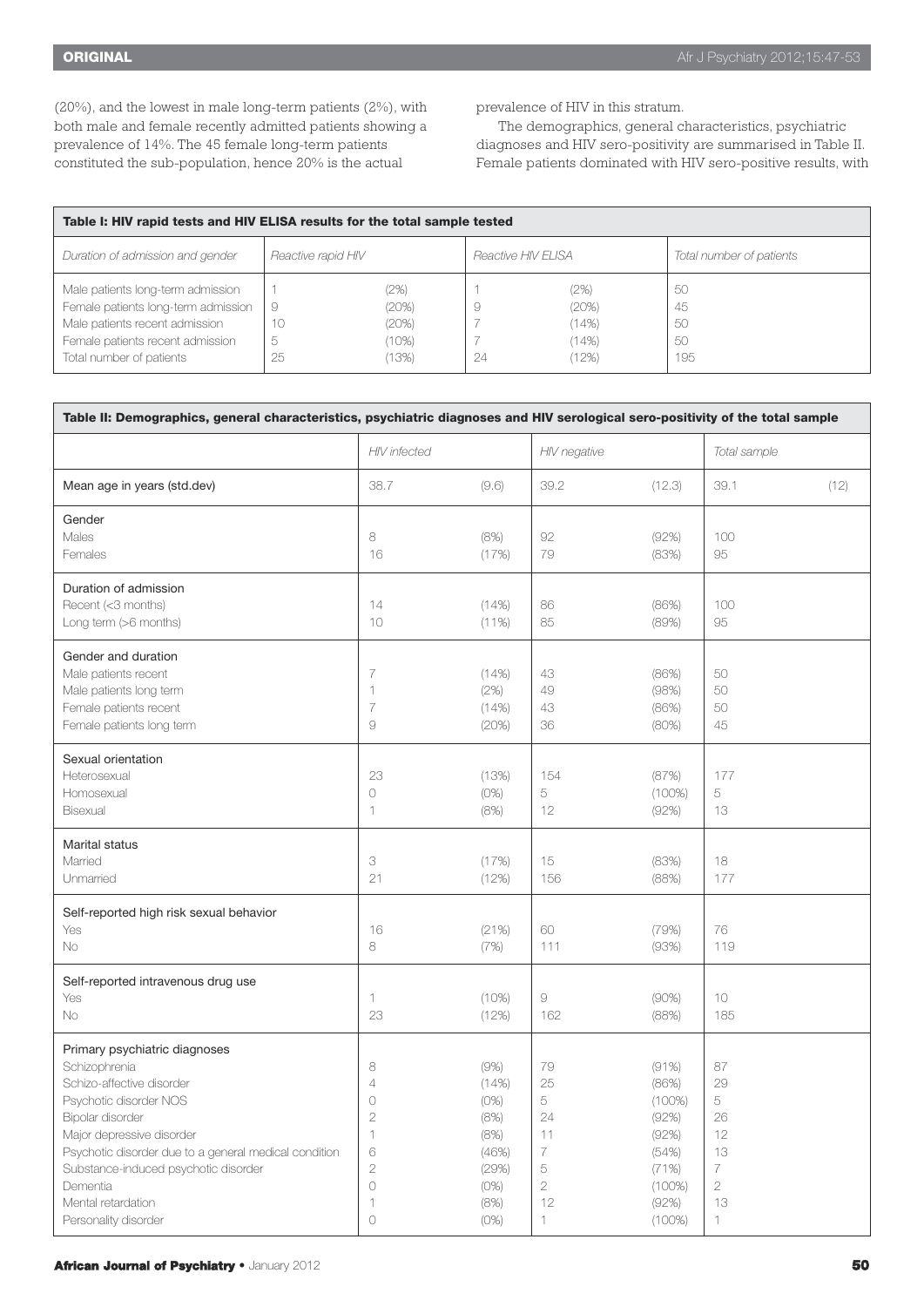

16 out of 95 (17%) compared to 8 out of 100 (8%) of the male patients. More patients (14%) who had been admitted for less than three months had HIV sero-positive results than patients who had been admitted for longer than six months (11%). The 14 patients with HIV sero-positive results in the recent-admission group were equally distributed across gender. However, in the long-term-admission group the majority of HIV sero-positive patients were female (90%) (Figure 1). Almost all of the HIV-infected male patients (7 of 8; 88%) were recent admissions. This was in contrast to the 16 HIV-infected female patients where fewer belonged to the recently admitted group (44%) [Figure 1].

There was a statistically significant association between the gender-and-duration-of-admission groups and HIV sero-positivity (p-value=0.003). Specifically, there were significantly more female long-term patients and significantly fewer male long-term patients who were HIV positive.

The primary psychiatric diagnoses of the sample are displayed in Table II. Psychotic disorders were the most common primary psychiatric diagnoses in the total study group (121 of 195; 62.1%) and included schizophrenia, schizo-affective disorder, and psychotic disorder not otherwise specified. Mood disorders included bipolar disorder and major depressive disorder, and were the primary psychiatric diagnoses in 38 of the 195 patients (19.5%). Psychotic disorder due to general medical conditions included seven patients with psychotic disorder due to epilepsy, none of whom were HIV positive, as well as six patients who had a primary diagnosis of psychotic disorder due to HIV infection. Five of these six patients were female. No patients with dementia or personality disorder as a primary diagnosis were HIV positive. In the comparison of psychiatric diagnoses between HIV-infected and non-infected patients, the association between primary psychiatric diagnosis and HIV sero-positivity was not statistically significant.

Considering secondary psychiatric diagnoses, 85 patients (44%) had a secondary psychiatric diagnosis, with cannabis abuse and/or dependence (21%), mental retardation (12%) and personality disorders (11%) the most common. None of these secondary diagnoses was statistically significantly associated with HIV sero-positivity.

With regard to self-reported high-risk factors for HIV infection, only a small number of patients reported intravenous drug use (5%) and a statistically significant

association between intravenous drug use and HIV could not be found (Table II). A large proportion of patients (76 of 195; 39%) reported high-risk sexual behaviour, and a statistically significant association was found between HIV sero-positivity and self-perceived high-risk sexual behaviour such as multiple partners, unknown partners or absence of barrier protection (p-value 0.002) (Table II). Self-reported high-risk sexual behaviour was the lowest in the female recently admitted patients (28%), and the highest in the male recently admitted group (46%), with reported rates of high-risk sexual behavior in the male long-term group (40%) and the female long-term group (42%). The difference in high-risk sexual behaviour between groups was not statistically significant.

The association between HIV and TPHA sero-positivity is illustrated in the bar charts in Figure 1. Statistically significantly more patients who were diagnosed with HIV also had reactive TPHA results (p-value =0.012).

Concerning the performance of the HIV rapid test as screening procedure to diagnose HIV infection, the following was found: there were two false negative rapid HIV test results and three false positive results, with a sensitivity of 91.7% (95% confidence interval (0.88; 0.96)), and a specificity of 98.2% (95% confidence interval (0.95; 0.99)). The positive predictive value of the rapid test in this setting was 88%, with a negative predictive value of 98.8% while the likelihood ratio for a positive test (LR+) was 52.25 and for a negative result (LR-) 0.08.

#### **Discussion**

It is known that mentally ill patients have a higher prevalence of HIV infection than people with no mental illness. Although the 12% prevalence of HIV infection in our present sample, or the adjusted 11% at Weskoppies Hospital (which jumps to 14% when only the recently admitted patients in the sample are considered) is higher than the previous study's 9% prevalence, our expectation that the HIV prevalence rate in our patients would be higher than the current national average was not confirmed.

In the study performed at Weskoppies Hospital in 2000 it was found that of the 18 HIV-infected patients, threequarters were male patients. In the present study two-thirds of the 24 HIV-infected patients were female. <sup>5</sup> Moreover, the breakdown of HIV infection among the four subgroups revealed notable discrepancies. Recently admitted patients had an HIV prevalence of 14% for both males and females, whereas the HIV prevalence rate differed greatly between male and female long-term patients. The reason for this gender discrepancy is unclear as self-reported high-risk sexual behaviour did not differ significantly between the various groups. The present gender distribution supports the known fact that the female population of South Africa currently carries the greatest burden of HIV infection. However, there may be gender bias in this study, since the study was specifically designed to represent males and females equally for both long-term and recently admitted patients.

When comparing the psychiatric diagnostic profile of patients infected with HIV to the non-infected, it was found that the psychiatric diagnostic profile did not differ substantially between these two groups. According to the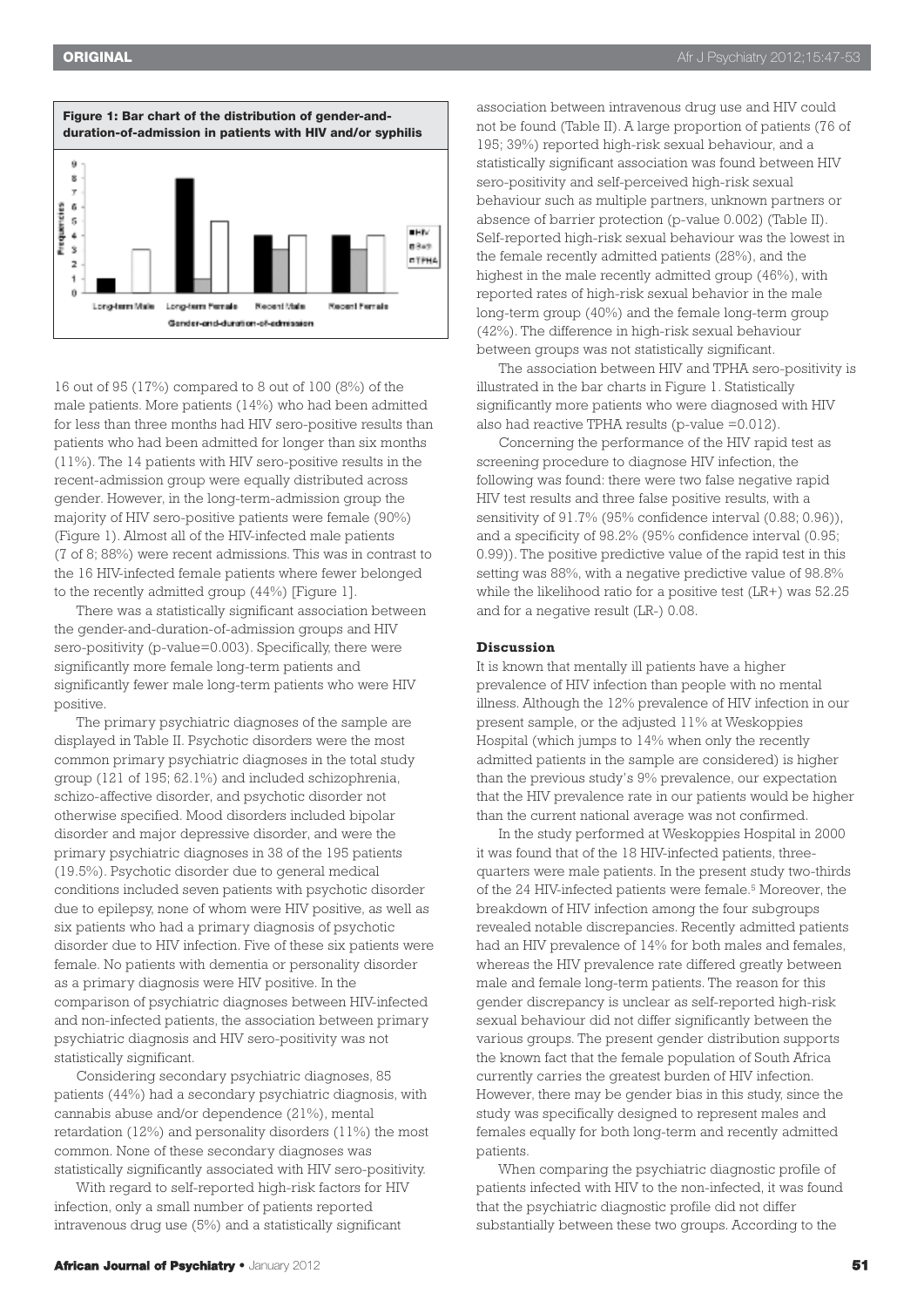current literature the prevalence of major depressive disorder is high in HIV-infected patients, but the results of this study did not support such a finding.<sup>1,7</sup> Concerning the secondary psychiatric diagnoses, it was found that comorbid personality disorders were not associated with greater risk of HIV, though the association has been reported in the literature. <sup>3</sup> Patients with mental retardation are more vulnerable to sexual exploitation, which may lead to a higher incidence of HIV infection, but this was also not substantiated by this study. Cannabis abuse was a common secondary psychiatric diagnosis, but was also not statistically associated with HIV, despite the fact that drug use is associated with sexual disinhibition, irregular condom use, trading of sex and intravenous drug use. <sup>3</sup> The small number of patients with personality disorders and mental retardation in this sample probably prevented clear patterns from emerging.

The non-association between intravenous drug use and HIV could also be due to the small number of patients in this sample who had been exposed to intravenous drugs. A large proportion of patients reported high-risk sexual behaviour, and the significant association between selfperceived high-risk sexual behaviour and HIV sero-positivity was not surprising.

The previously reported association between HIV and syphilis infection was confirmed by the results of this study. 8,9,10 It is recommended that patients infected with HIV should be tested for syphilis, and vice versa. Indeed, taking into account the alarming prevalences of HIV and syphilis, it is recommended that all psychiatric admissions be tested for both HIV and syphilis.

Concerning the performance of the HIV rapid test as a screening procedure, it was found that the sensitivity and specificity of the rapid test were lower in the Weskoppies Hospital setting than is reported by the manufacturers. The LR+ ratio of the screening test in our setting was 52.25, which points to the high likelihood that a positive result is due to HIV infection. The LR- was 0.08 and is indicative of the low odds that the patient is HIV infected in the presence of a negative screening test. However, the odds are not zero, and there is still a risk that a patient with a negative screening test is, in fact, HIV infected. This casts doubt on the utility of the HIV rapid test as a screening procedure.

Reported possible reasons for false negative rapid HIV test results are: a) testing during the early course of the infection, when antibodies against HIV may still be lower than detectable levels (the window period for the rapid test varies from 25-32 days); <sup>22</sup> b) the rare individual who does not produce HIV-specific antibodies, or in cases of infection with highly divergent HIV strains; <sup>23</sup> c) screening assays that do not detect nonclade-B virus, early initiation of ART and hypogammaglobulinemia; <sup>24</sup> d) testing during the terminal stage of infection, when antibody production has been depleted; <sup>25</sup> e) dysfunctional rapid test strips; and f) operator error.

The two false negative HIV rapid results in this study were in patients with CD4 counts of 154x10<sup>6</sup>/litre and 350x106/litre respectively, which are still relatively high, and it is unlikely that their antibodies to HIV had dropped below detectable levels due to advanced disease with such CD4 counts. The reason for the false negative HIV rapid tests is

unknown. Both patients had repeated rapid tests, and the one result (CD4 count of 350x106/litre) was positive when a new rapid strip from another batch was used. The other HIV rapid test remained negative on repeat testing. ELISAs in both of these patients remained reactive on repeat testing, with unequivocal results. The three false positive screening test results were obtained from consecutive tests with the last remaining strips of a batch. When these rapid tests were repeated with a different batch of test strips, all three results were negative. It is possible that the strips had become dysfunctional as a result of inadvertent storage at higher temperatures than recommended by the manufacturer. The reason for the low sensitivity could possibly be that the conditions under which the rapid was tested were not stringent enough. However, the aim was to investigate the performance of the rapid under 'real life' conditions.

This study is very relevant in the South African context, because it provides much needed information of the seroprevalence of HIV in mentally ill hospitalised patients in South Africa, for whom only scant data is available. This study also forms part of a larger sero-prevalence study, where the sero-prevalence of syphilis infection was also determined. Another benefit of this HIV study was that both the rapid and the confirmatory ELISA test were performed on all patients and not only on patients with a reactive rapid test. However, splicing the sample for the sake of subgroup comparisons resulted in too few subjects in some subsets, which was a limitation for data analysis.

With a view to future research, prevalence data should be continually collected to clarify the development of the HIV epidemic in mentally ill hospitalised patients. The low prevalence of HIV among the long-term male patients should be investigated further, possibly to determine whether there might be certain protective factors at play. The reasons for the high prevalence of HIV among the longterm female patients should also be researched further in order that preventative measures can be put in place.

#### **Conclusion**

Although the current prevalence of HIV in patients in our sample at Weskoppies Hospital is below the national average, it is higher than in the previous study which was conducted a decade ago. The high prevalence in the longterm female patients is especially of concern. The relatively low sensitivity of the rapid test is of great concern. It could be argued that, despite the rapid test forming the backbone of HIV screening in South Africa, utilisation of the HIV ELISA as first line test for the diagnosis of HIV in a hospitalised patient is justified. Due to the high prevalence of both HIV and syphilis in the psychiatric population it is recommended that all patients be tested for both of these diseases.

#### **Acknowledgement**

The authors express their sincere gratitude to Ms J. Jordaan (Department of Statistics, University of Pretoria) for electronic data management, Drs L. Webber and S. Mayaphi, (Department of Virology, University of Pretoria, National Health Laboratory Services) for expert advice, Ms B. English for valuable language editing and Mrs M.A. Mabena, CEO of Weskoppies Hospital, for enabling the